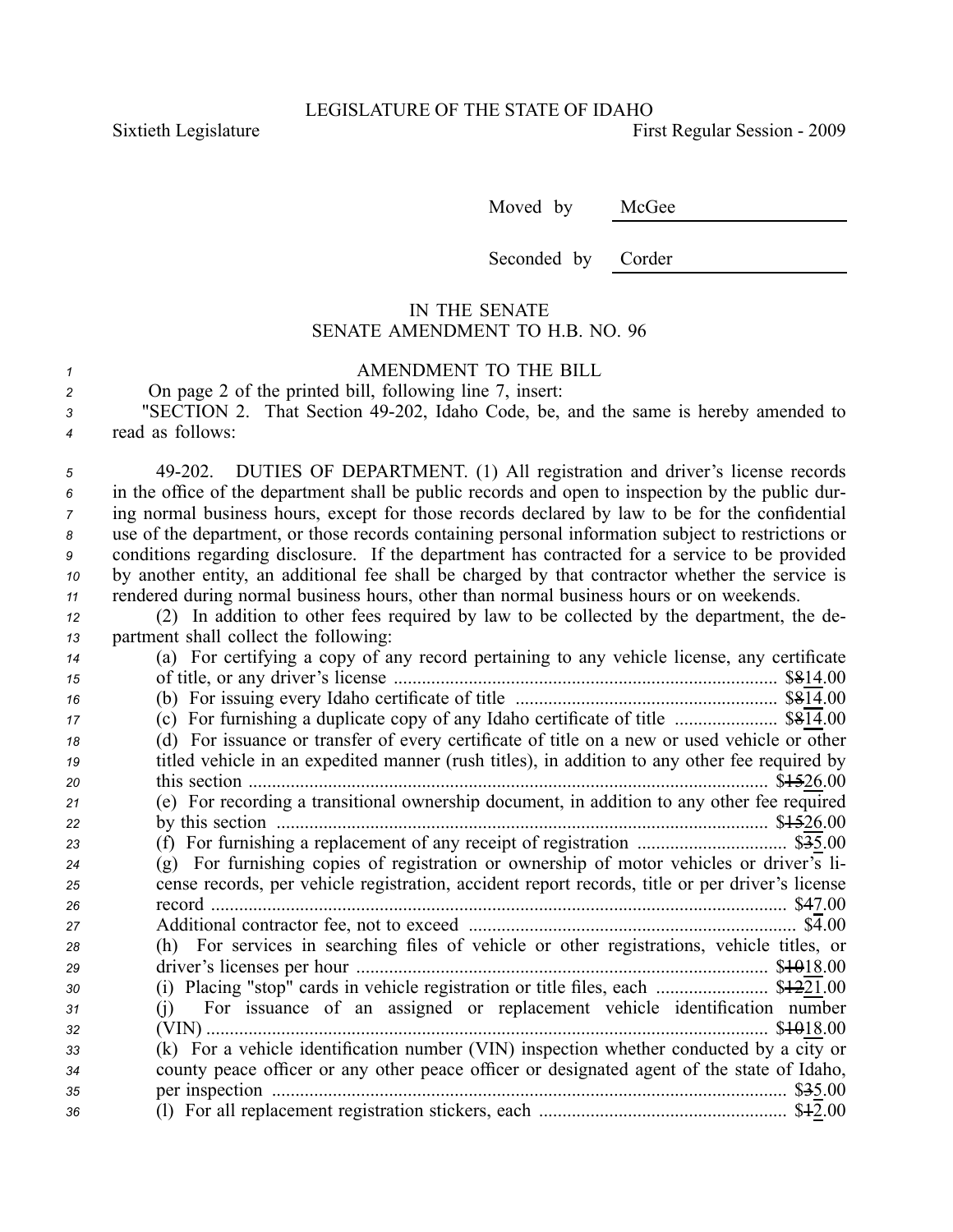(m) For issuing letters of temporary vehicle clearance to Idaho-based motor carriers ..................................................................................................................... \$1018.00 (n) For all sample license plates, each .................................................................. \$1221.00 (o) For filing release of liability statements ......................................................... \$2.003.50 (p) For safety and insurance programs for each vehicle operated by <sup>a</sup> motor carrier ...................................................................................................................... \$2.003.50 A lesser amount may be set by rule of the board. (3) The fees required in this section shall not apply when the service is furnished to any federal, state, county or city peace officer when such service is required in the performance of their duties as peace officers. (4) The department may enter into agreements with private companies or public entities to provide the services for which a fee is collected in subsection  $(2)(g)$  of this section. Such private contractor shall collect the fee prescribed and remit the fee to the department. The contractor shall also collect and retain the additional fee charged for his services. (5) (a) The department shall pay three dollars (\$3.00) of the fee collected by <sup>a</sup> county assessor or other agen<sup>t</sup> of the department as provided in subsection (2)(a) through (f) of this section, and four dollars (\$4.00) as provided in subsection (2)(g) of this section, to the county assessor or sheriff of the county or agen<sup>t</sup> collecting such fee, which shall be deposited with the county treasurer and credited to the county current expense fund. The remainder of the fees collected as provided in that subsection shall be paid by the 21 department to the state treasurer and placed in the state highway fund account. (b) The fee collected under subsection (2)(k) of this section for <sup>a</sup> VIN inspection shall be placed in the city general fund if conducted by <sup>a</sup> city peace officer, in the county current expense fund if conducted by <sup>a</sup> county peace officer, shall be retained by the special agen<sup>t</sup> authorized to perform the inspection, or paid to the state treasurer and placed to the credit of the Idaho state police if conducted by the Idaho state police or in the state highway fund account if conducted by the department. (c) The fee collected under subsection (2)(o) of this section for filing release of liability statements shall be retained by the county assessor of the county collecting such fee, and shall be deposited with the county treasurer and credited to the county current expense *<sup>31</sup>* fund. (d) The fee in subsection (2)(m) of this section shall not apply when the Idahobased motor carrier or its representative obtains and prints the document using internet access. (e) The fee collected under subsection (2)(p) of this section for motor carriers shall be paid by the department to the state treasurer and placed in the state highway fund account. The director and the director of the Idaho state police shall jointly determine the amount to be transferred from the state highway fund account to the law enforcement fund for

*<sup>38</sup>* motor carrier safety programs conducted by the Idaho state police pursuan<sup>t</sup> to the provi-*<sup>39</sup>* sions of section 672901A, Idaho Code.

*<sup>40</sup>* (6) The department as often as practicable may provide to law enforcement agencies *<sup>41</sup>* the record of suspensions and revocations of driver licenses via the Idaho law enforcement *<sup>42</sup>* telecommunications system (ILETS).

*<sup>43</sup>* (7) The department shall provide the forms prescribed in chapter 5 of this title, shall *<sup>44</sup>* receive and file in its office in Ada county, all instruments required in chapter 5 of this title to *<sup>45</sup>* be filed with the department, shall prescribe <sup>a</sup> uniform method of numbering certificates of title,

2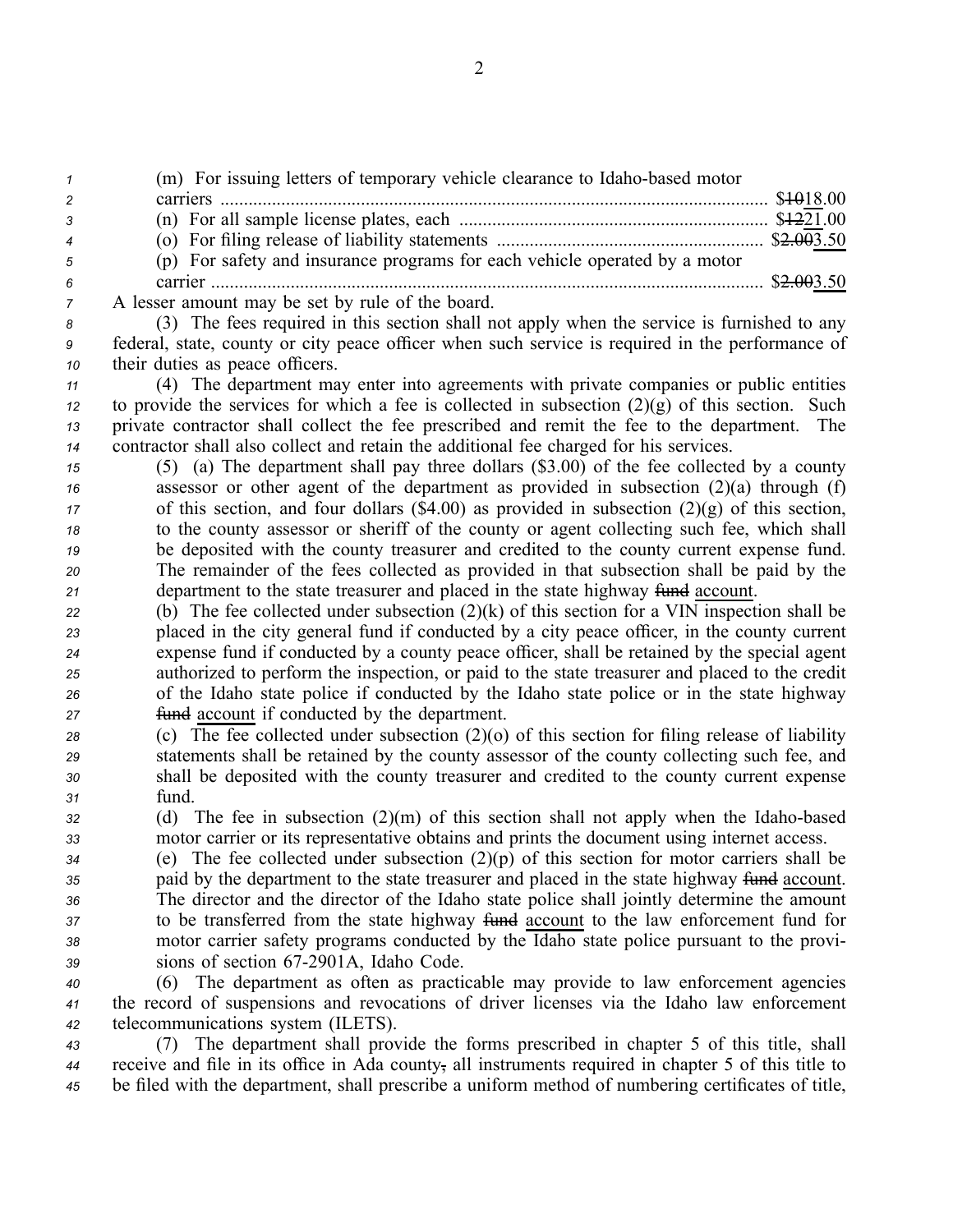*<sup>1</sup>* and shall maintain in the department indices for such certificates of title. All indices shall be *<sup>2</sup>* by motor or identification number and alphabetical by name of the owner.

*<sup>3</sup>* (8) The department shall file each registration received under <sup>a</sup> distinctive registration *<sup>4</sup>* number assigned to the vehicle and to the owner thereof.

*<sup>5</sup>* (9) The department shall not renew <sup>a</sup> driver's license or identification card when fees *<sup>6</sup>* required by law have not been paid or where fees for pas<sup>t</sup> periods are due, owing and unpaid *<sup>7</sup>* including insufficient fund checks, until those fees have been paid.

*<sup>8</sup>* (10) The department shall not gran<sup>t</sup> the registration of <sup>a</sup> vehicle when:

*<sup>9</sup>* (a) The applicant is not entitled to registration under the provisions of this title; or

- *<sup>10</sup>* (b) The applicant has neglected or refused to furnish the department with the information *<sup>11</sup>* required in the appropriate form or reasonable additional information required by the de-*<sup>12</sup>* partment; or
- 

*<sup>13</sup>* (c) The fees required by law have not been paid, or where fees for pas<sup>t</sup> registration *<sup>14</sup>* periods are due, owing and unpaid including insufficient fund checks.

 (11) The department or its authorized agents have the authority to reques<sup>t</sup> any person to submit to medical, vision, highway, or written examinations, to protect the safety of the public upon the highways. The department or its authorized agents may exercise such authority based upon evidence which may include, but is not limited to, observations made.

*<sup>19</sup>* (12) The department shall revoke the registration of any vehicle:

*<sup>20</sup>* (a) Which the department shall determine is unsafe or unfit to be operated or is not *<sup>21</sup>* equipped as required by law;

*<sup>22</sup>* (b) Whenever the person to whom the registration card or registration plate has been *<sup>23</sup>* issued shall make or permit to be made any unlawful use of the same or permit their use *<sup>24</sup>* by <sup>a</sup> person not entitled thereto;

*<sup>25</sup>* (c) For any violation of vehicle registration requirements by the owner or operator in the *<sup>26</sup>* current or pas<sup>t</sup> registration periods;

*<sup>27</sup>* (d) Whenever <sup>a</sup> motor carrier requests revocation, or whenever an interstate carrier's *<sup>28</sup>* federal operating authority has been revoked;

*<sup>29</sup>* (e) For failure of the owner or operator to file the reports required or nonpaymen<sup>t</sup> of *<sup>30</sup>* audit assessments or fees assessed against the owner by the department or the state tax *<sup>31</sup>* commission pursuan<sup>t</sup> to audit under the provisions of section 49439, Idaho Code;

 (f) Identified by any city or county administering <sup>a</sup> program established by ordinance for the inspection and readjustment of motor vehicles (which program is par<sup>t</sup> of an approved state implementation plan adopted by both the state and federal governments under 42 U.S.C. section 7410) as having failed to comply with an ordinance requiring motor vehi- cle emission inspection and readjustment; provided that no vehicle shall be identified to the department under this subsection (f) unless:

- 
- 

 (i) The city or county certifies to the department that the owner of the motor vehicle has been given notice and had the opportunity for <sup>a</sup> hearing concerning compliance with the ordinance and has exhausted all remedies and appeals from any determination made at such hearing; and

*<sup>42</sup>* (ii) The city or county reimburses the department for all direct costs associated *<sup>43</sup>* with the registration revocation procedure.

*<sup>44</sup>* (13) The department shall not reregister or permit <sup>a</sup> vehicle to operate on <sup>a</sup> special trip *<sup>45</sup>* permit until all fees, penalties and interest have been paid.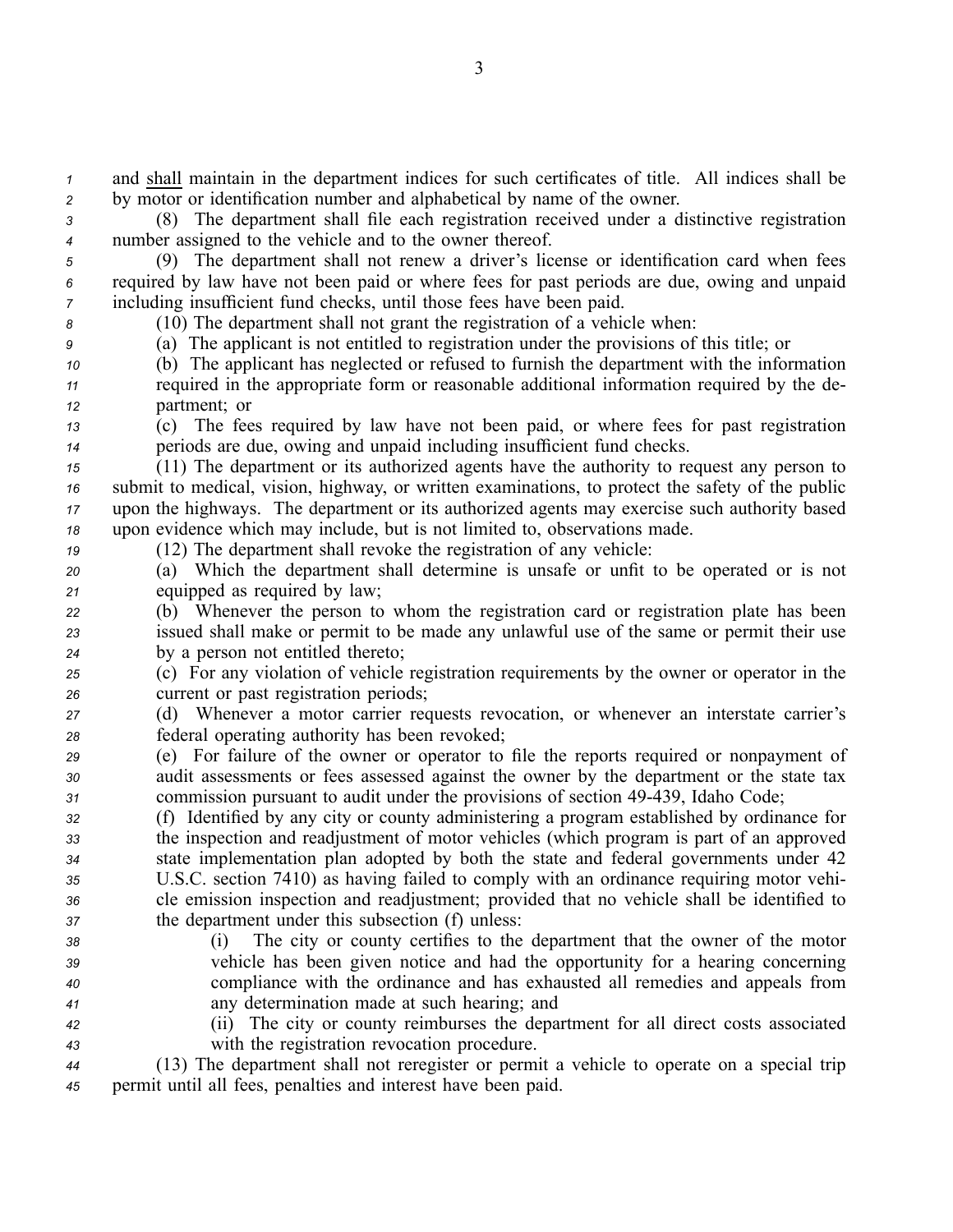*<sup>1</sup>* (14) The department shall institute educational programs, demonstrations, exhibits and *<sup>2</sup>* displays.

*<sup>3</sup>* (15) The department shall cancel <sup>a</sup> driver's license or identification card when fees re-*<sup>4</sup>* quired by law have not been paid or where fees are due, owing and unpaid including insuffi-*<sup>5</sup>* cient fund checks, until those fees have been paid.

*<sup>6</sup>* (16) The department shall examine persons and vehicles by written, oral, vision and skills *<sup>7</sup>* tests without compulsion excep<sup>t</sup> as provided by law.

*<sup>8</sup>* (17) The department shall employ exper<sup>t</sup> and special help as needed in the department.

*<sup>9</sup>* (18) The department shall compile accident statistics and disseminate information relating *<sup>10</sup>* to those statistics.

*<sup>11</sup>* (19) The department shall cooperate with the United States in the elimination of road *<sup>12</sup>* hazards, whether of <sup>a</sup> physical, visual or mental character.

 (20) The department shall place and maintain traffic-control devices, conforming to the board's manual and specifications, upon all state highways as it shall deem necessary to in- dicate and to carry out the provisions of this title or to regulate, warn, or guide traffic. No local authority shall place or maintain any traffic-control device upon any highway under the jurisdiction of the department excep<sup>t</sup> by the latter's permission, excep<sup>t</sup> where the duly elected officials of an incorporated city have established speed limits lower than those set by the de-19 partment on the portion of state highways, excluding controlled-access and interstate highways, that pass through residential, urban or business districts within the jurisdiction of the incorpo-21 rated city. The placement and maintenance of such a traffic-control device by a local authority shall be made according to the board's manual and specifications for <sup>a</sup> uniform system of traf-23 fic-control devices.

 (21) The department may conduct an investigation of any bridge or other elevated struc- ture constituting <sup>a</sup> par<sup>t</sup> of <sup>a</sup> highway, and, if it shall find that the structure cannot with safety to itself withstand vehicles traveling at <sup>a</sup> speed otherwise permissible under this title, shall deter- mine and declare the maximum speed of vehicles which the structure can safely withstand, and shall cause or permit suitable signs stating the maximum speed to be erected and maintained before each end of the structure.

 (22) Whenever the department shall determine on the basis of an engineering and traf- fic investigation that slow speeds on any highway or par<sup>t</sup> of <sup>a</sup> highway impede the normal and reasonable movement of traffic, the department may determine and declare <sup>a</sup> minimum speed limit below which no person shall drive <sup>a</sup> vehicle excep<sup>t</sup> when necessary for safe opera- tion or in compliance with law, and that limit shall be effective when posted upon appropriate fixed or variable signs, excep<sup>t</sup> in cases where the duly elected officials of an incorporated city have established speed limits lower than those set by the department on portions of state high- ways, excluding controlled-access and interstate highways, that pass through residential, urban or business districts within the jurisdiction of the incorporated city.

39 (23) The department shall regulate or prohibit the use of any controlled-access highway *<sup>40</sup>* by any class or kind of traffic which is found to be incompatible with the normal and safe *<sup>41</sup>* movement of traffic.

42 (24) The department shall erect and maintain traffic-control devices on controlled-access *<sup>43</sup>* highways on which any prohibitions are applicable.

*<sup>44</sup>* (25) Wherever <sup>a</sup> highway crosses one (1) or more railroads at grade, the department or lo-*<sup>45</sup>* cal authorities within their respective jurisdictions shall place and maintain stop signs, directing *<sup>46</sup>* vehicular traffic approaching the crossing to come to <sup>a</sup> full stop prior to entering the crossing at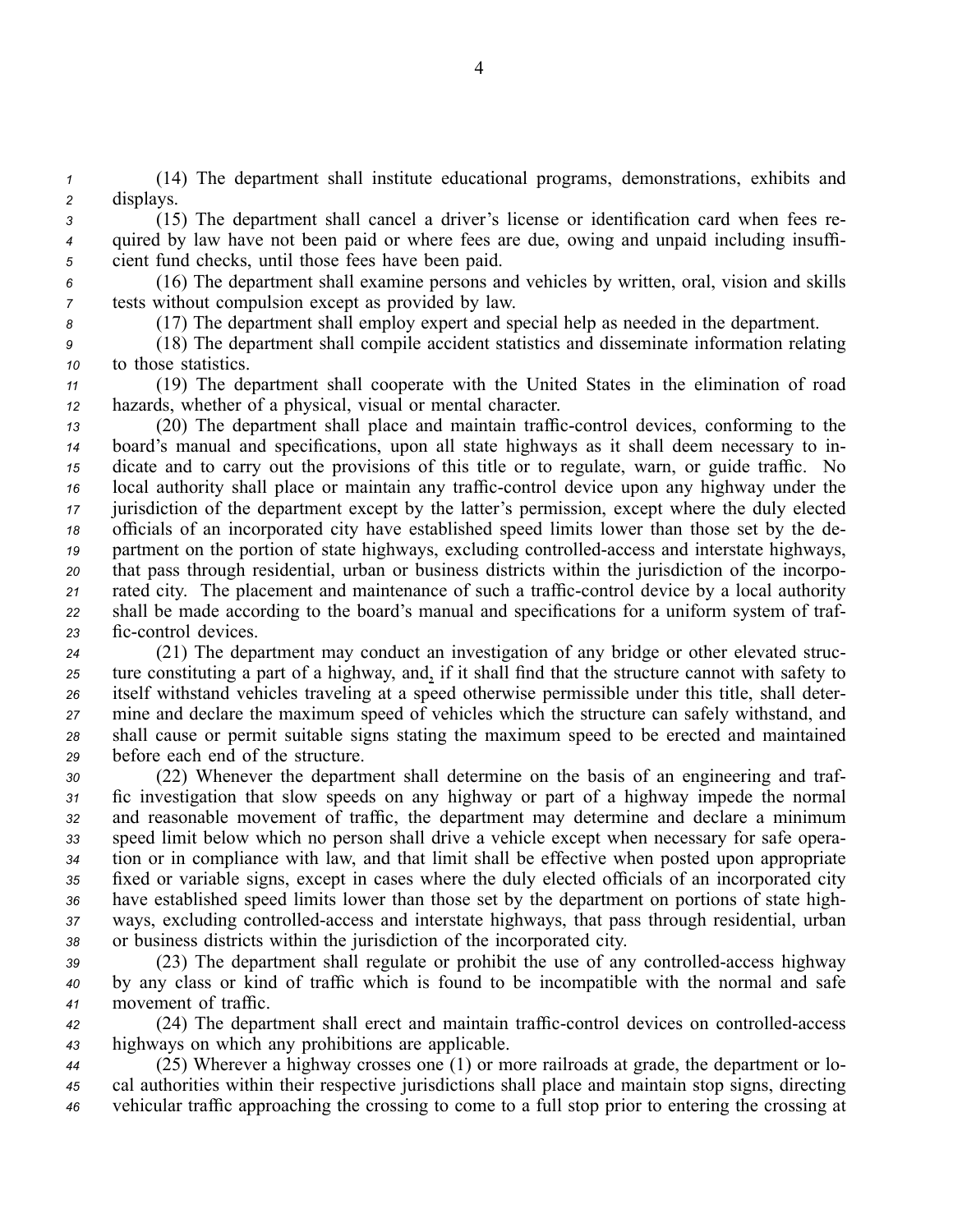all railroad crossings where electric or mechanical warning signals do not exist. Placement of these stop signs shall be mandatory excep<sup>t</sup> when in the determination of public highway agen- cies the existence of stop signs at <sup>a</sup> given crossing would constitute <sup>a</sup> greater hazard than their absence based on <sup>a</sup> recognized engineering study.

 Nothing in this subsection shall be construed as granting immunity to any railroad com- pany as to liability, if any, for an accident which might occur at <sup>a</sup> crossing where stop signs are erected and in place, but liability, if any, shall be determined as provided by law. Liability on the par<sup>t</sup> of governmental authorities on account of absence of any stop sign at <sup>a</sup> crossing shall be determined as provided by law.

 (26) The department and local authorities are authorized to determine those portions of any highway under their respective jurisdictions where overtaking and passing or driving on the left side of the roadway would be especially hazardous and may by appropriate signs or markings on the roadway indicate the beginning and end of those zones and when signs or markings are in place and clearly visible to an ordinarily observant person, every driver of <sup>a</sup> vehicle shall obey those directions.

 (27) The department and local authorities in their respective jurisdictions may in their discretion issue special permits authorizing the operation upon <sup>a</sup> highway of traction engines or tractors having movable tracks with transverse corrugations upon the periphery of the movable tracks or farm tractors or other farm machinery, the operation of which upon <sup>a</sup> highway would otherwise be prohibited under this title or title 40, Idaho Code.

 (28) The department and local highway authorities within their respective jurisdictions 22 may place official traffic-control devices prohibiting, limiting or restricting the stopping, stand- ing or parking of vehicles on any highway where such stopping, standing or parking is danger- ous to those using the highway or where the stopping, standing or parking of vehicles unduly interferes with the free movement of traffic thereon.

 (29) On any informational material printed after July 1, 1995, by or at the order of the de- partment and distributed to counties, school districts or individuals for the purpose of assisting <sup>a</sup> person to successfully pass <sup>a</sup> driver's license test, the department shall include material about the state's open range law and responsibilities, liabilities and obligations of drivers driving in the open range.

*<sup>31</sup>* SECTION 3. That Section 49306, Idaho Code, be, and the same is hereby amended to read *<sup>32</sup>* as follows:

 49306. APPLICATION FOR DRIVER'S LICENSE, INSTRUCTION PERMIT, OR RESTRICTED SCHOOL ATTENDANCE DRIVING PERMIT. (1) Every application for any instruction permit, restricted school attendance driving permit, or for <sup>a</sup> driver's license shall be made upon <sup>a</sup> form furnished by the department and shall be verified by the applicant before <sup>a</sup> person authorized to administer oaths. Officers and employees of the department and sheriffs and their deputies are authorized to administer the oaths without charge. Every application for <sup>a</sup> permit, extension or driver's license shall be accompanied by the following fee, none of which is refundable:

| 41 | (a) Class A, B, C (4-year) license with endorsements - age 21 years and                               |  |
|----|-------------------------------------------------------------------------------------------------------|--|
| 42 |                                                                                                       |  |
| 43 | (b) Class A, B, C (3-year) license with endorsements - age 18 to 21 years $\frac{20.5030}{20.503000}$ |  |
| 44 | (c) Class A, B, C (1-year) license with endorsements - age 20 years $$12.2515.00$                     |  |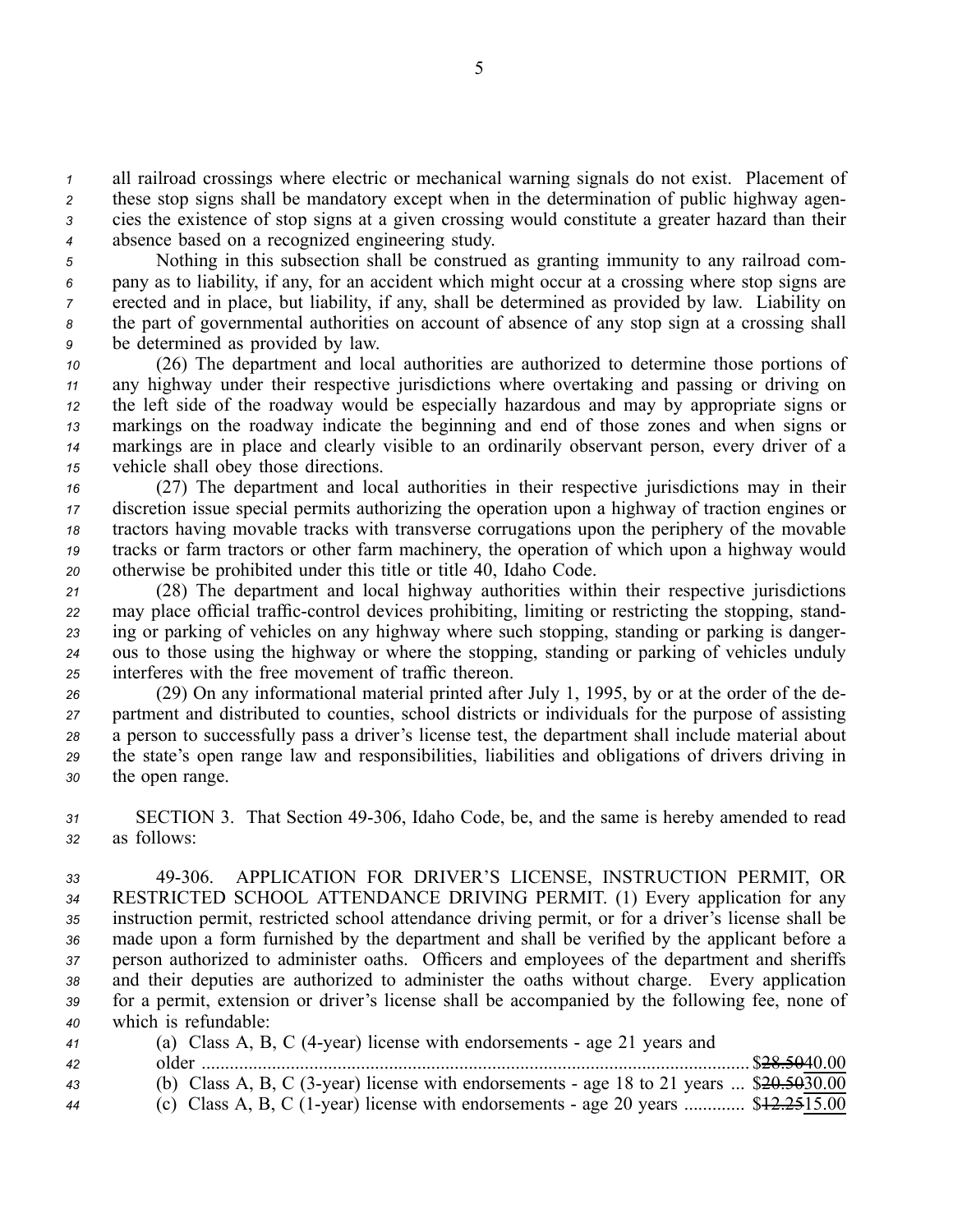| 1  |                                                                                                   |        |
|----|---------------------------------------------------------------------------------------------------|--------|
| 2  |                                                                                                   |        |
| 3  |                                                                                                   |        |
| 4  |                                                                                                   |        |
| 5  |                                                                                                   |        |
| 6  | (i)                                                                                               |        |
| 7  | (j) Class D instruction permit or supervised instruction permit  \$41.5015.00                     |        |
| 8  | (k) Duplicate driver's license or permit issued under section 49-318, Idaho                       |        |
| 9  |                                                                                                   |        |
| 10 | (1) Driver's license extension issued under section 49-319, Idaho Code  \$ 6.5010.00              |        |
| 11 |                                                                                                   |        |
| 12 |                                                                                                   |        |
| 13 |                                                                                                   |        |
| 14 |                                                                                                   |        |
| 15 |                                                                                                   |        |
| 16 | (r)                                                                                               | \$3.00 |
| 17 |                                                                                                   |        |
| 18 |                                                                                                   |        |
| 19 |                                                                                                   |        |
| 20 | (v) Restricted driving permit or restricted school attendance driving permit  \$35.0060.00        |        |
| 21 | (2) Every application shall state the true and full name, date of birth, sex, declaration         |        |
| 22 | of Idaho residency, Idaho residence address and mailing address, if different, of the applicant,  |        |
| 23 | height, weight, hair color, and eye color, and the applicant's social security number as verified |        |
| 24 | by the social security administration.                                                            |        |
| 25 | (a) The requirement that an applicant provide a social security number as verified by             |        |
| 26 | the social security administration shall apply only to applicants who have been assigned a        |        |
| 27 | social security number.                                                                           |        |
| 28 | (b) An applicant who has not been assigned a social security number shall:                        |        |
| 29 | Present written verification from the social security administration that the<br>(i)              |        |
| 30 | applicant has not been assigned a social security number; and                                     |        |
| 31 | (ii) Submit a birth certificate, passport or other documentary evidence issued by                 |        |
| 32 | an entity other than a state or the United States; and                                            |        |
| 33 | (iii) Submit such proof as the department may require that the applicant is lawfully              |        |
| 34 | present in the United States.                                                                     |        |
| 35 | A driver's license or any instruction permit issued on and after January 1, 1993, shall not       |        |
| 36 | contain an applicant's social security number. Applications on file shall be exempt from          |        |
| 37 | disclosure except as provided in sections 49-202, 49-203, 49-203A and 49-204, Idaho               |        |
| 38 | Code.                                                                                             |        |
| 39 | Every application for a class A, B or C license shall state where the applicant has               |        |
| 40 | been licensed for the preceding ten (10) years and all applications shall also state whether      |        |
| 41 | the applicant has previously been licensed as a driver, and if so, when and by what state         |        |
| 42 | or country, and whether a driver's license or privileges have ever been suspended, re-            |        |
| 43 | voked, denied, disqualified, canceled or whether an application has ever been refused, and        |        |
| 44 | if so, the date of and reason for the suspension, revocation, denial, disqualification, can-      |        |
| 45 | cellation or refusal and the applicant's oath that all information is correct as signified by     |        |
| 46 | the applicant's signature.                                                                        |        |
|    |                                                                                                   |        |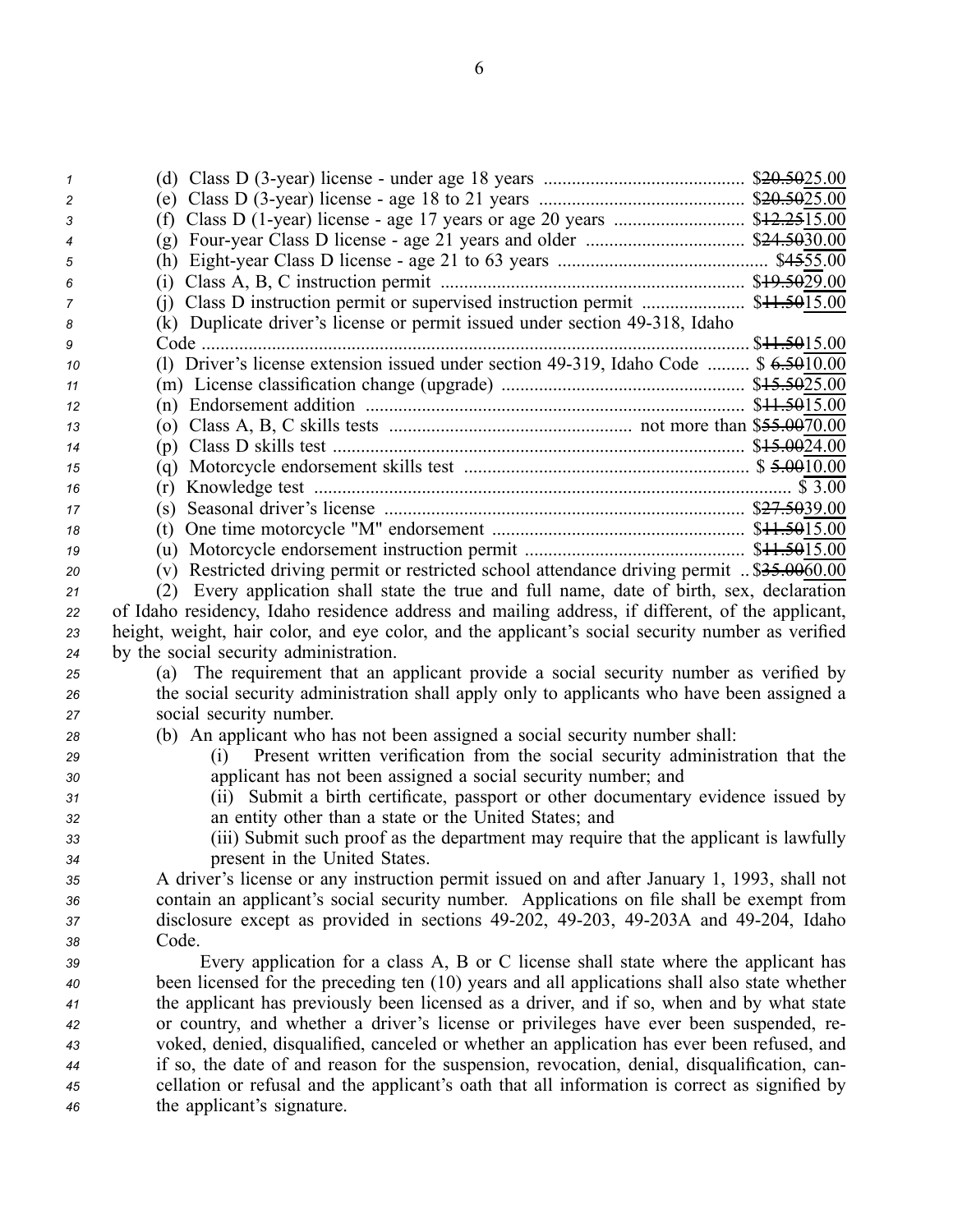The applicant may be required to submit proof of identity acceptable to the ex- aminer or the department and date of birth as set forth in <sup>a</sup> certified copy of his birth certificate when obtainable, or another document which provides satisfactory evidence of <sup>a</sup> person's date of birth acceptable to the examiner or the department.

 (c) Individuals required to register in compliance with section 3 of the federal military selective service act, 50 U.S.C. App. 451 et seq., as amended, shall be provided an opportunity to fulfill such registration requirements in conjunction with an application for <sup>a</sup> driver's license or instruction permit. Any registration information so supplied shall be transmitted by the department to the selective service system.

 (3) Whenever an application is received from <sup>a</sup> person previously licensed in another ju- risdiction, the department shall reques<sup>t</sup> <sup>a</sup> copy of the driver's record from the other jurisdiction and shall contact the national driver register. When received, the driver's record from the pre- vious jurisdiction shall become <sup>a</sup> par<sup>t</sup> of the driver's record in this state with the same force and effect as though entered on the driver's record in this state in the original instance.

*<sup>15</sup>* (4) Whenever the department receives <sup>a</sup> reques<sup>t</sup> for <sup>a</sup> driver's record from another licens-*<sup>16</sup>* ing jurisdiction, the record shall be forwarded without charge.

*<sup>17</sup>* (5) The department shall contact and notify the commercial driver license information *<sup>18</sup>* system of the proposed application for <sup>a</sup> class A, B or C driver's license to ensure identification *<sup>19</sup>* of the person and to obtain clearance to issue the license.

*<sup>20</sup>* (6) When the fees required under this section are collected by <sup>a</sup> county officer, they shall *<sup>21</sup>* be paid over to the county treasurer not less often than monthly, who shall immediately:

 (a) Deposit an amount equal to five dollars (\$5.00) from each driver's license excep<sup>t</sup> an eightyear class D license, or any class D instruction permit application fees, application for <sup>a</sup> duplicate driver's license or permit, classification change, seasonal driver's license 25 and additional endorsement, and ten dollars (\$10.00) from each eight-year class D driver's license, in the current expense fund; and

*<sup>27</sup>* (b) Deposit two dollars and fifty cents (\$2.50) from each motorcycle endorsement and *<sup>28</sup>* motorcycle endorsement instruction permit fee in the current expense fund; and

*<sup>29</sup>* (c) Deposit an amount equal to three dollars (\$3.00) from each fee for <sup>a</sup> knowledge test *<sup>30</sup>* in the current expense fund; and

*<sup>31</sup>* (d) Deposit an amount equal to five ten dollars (\$510.00) from each fee for <sup>a</sup> motorcycle *<sup>32</sup>* endorsement skills test in the current expense fund; provided however, if <sup>a</sup> contractor *<sup>33</sup>* administers the skills test he shall be entitled to the five ten dollar (\$510.00) fee; and

*<sup>34</sup>* (e) Remit the remainder to the state treasurer; and

 (f) Deposit eleven seventeen dollars and fifty cents (\$1117.50) from each fee for <sup>a</sup> class D skills test into the county current expense fund, unless the test is administered by <sup>a</sup> department-approved contractor, in which case the contractor shall be entitled to eleven seventeen dollars and fifty cents (\$1117.50) of each fee.

*<sup>39</sup>* (7) When the fees required under this section are collected by <sup>a</sup> state officer or agency, *<sup>40</sup>* they shall be paid over to the state treasurer.

*<sup>41</sup>* (8) The state treasurer shall distribute the moneys received from fees imposed by the *<sup>42</sup>* provisions of this section, whether collected by <sup>a</sup> county officer or by <sup>a</sup> state officer or agency *<sup>43</sup>* as follows:

*<sup>44</sup>* (a) Two dollars (\$2.00) of each fee for <sup>a</sup> fouryear driver's license or seasonal driver's *<sup>45</sup>* license, and four dollars (\$4.00) of each fee for an eightyear class D driver's license, *<sup>46</sup>* and one dollar and fifty cents (\$1.50) of each fee charged for driver's licenses pursuan<sup>t</sup> to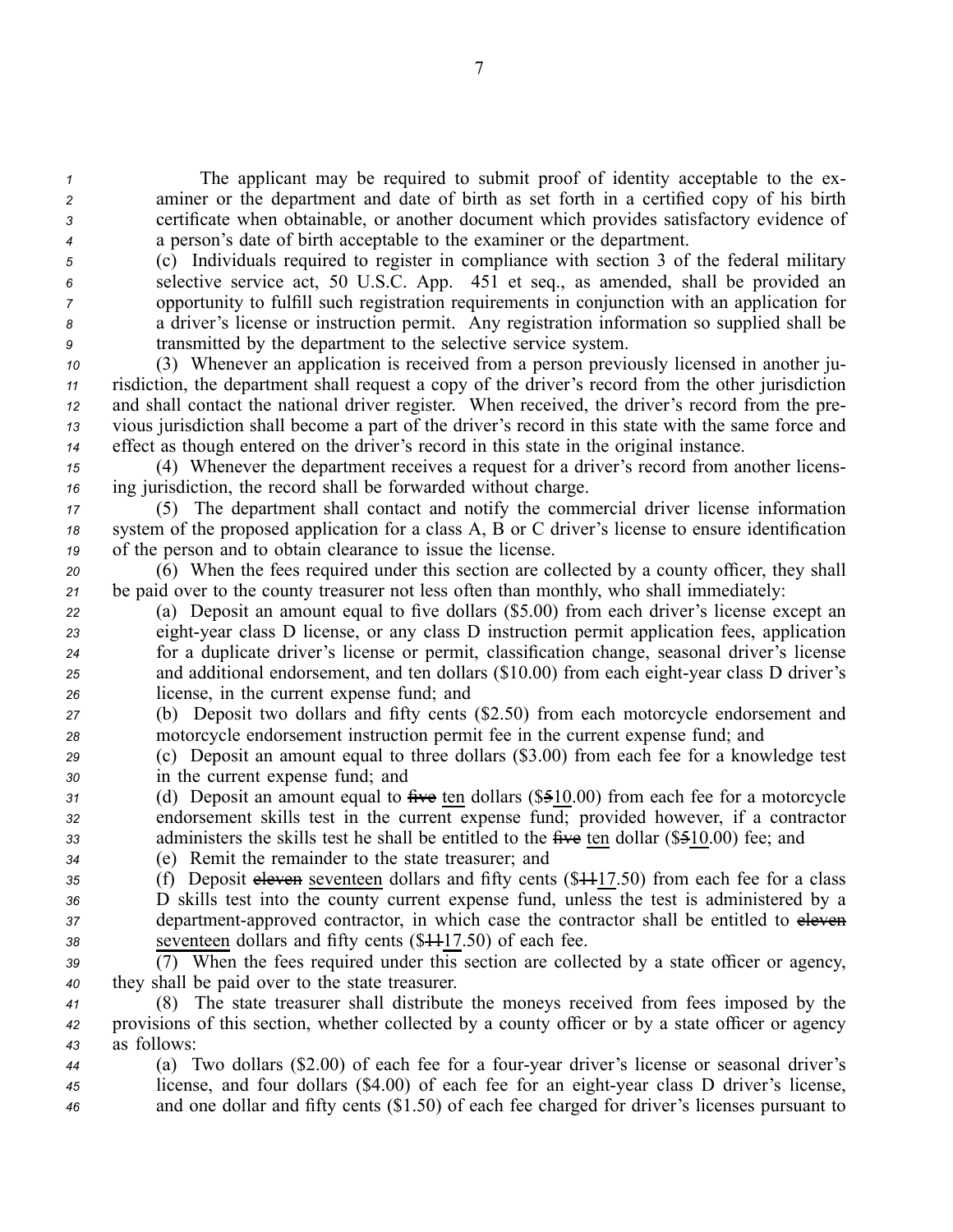subsections (1)(b), (d) and (e) of this section, and fifty cents (50¢) of each fee charged for driver's licenses pursuan<sup>t</sup> to subsections (1)(c) and (f) of this section, shall be deposited in the emergency medical services fund II created in section 56-1018A, Idaho Code, and four dollars (\$4.00) of each fee charged pursuan<sup>t</sup> to subsections (1)(a), (g) and (s) of this section and eight dollars (\$8.00) of each fee charged pursuan<sup>t</sup> to subsection (1)(h) of this section and three dollars (\$3.00) of each fee for driver's licenses pursuan<sup>t</sup> to subsections (1)(b), (d) and (e) of this section, and one dollar (\$1.00) of each fee charged for driver's licenses pursuan<sup>t</sup> to subsections (1)(c) and (f) of this section shall be deposited in the emergency medical services fund III created in section 561018B, Idaho Code; and

 (b) Sixteen Twenty-eight dollars and fifty cents (\$16.5028.00) of each fee for a seasonal 11 or class A, B or C driver's license, and ten nineteen dollars and fifty cents (\$<del>10.00</del>19.50) of each fee charged for a license pursuant to subsection  $(1)(b)$  of this section, and  $f{f{f}}{f{f{f}}}$  **dollars and forty one cents (\$5.41)** eight dollars and sixteen cents (\$8.16) of each fee charged for <sup>a</sup> license pursuan<sup>t</sup> to subsection (1)(c) of this section shall be deposited in the state highway <del>fund</del> account; and

*<sup>16</sup>* (c) Ten Twenty dollars and fifty cents (\$10.5020.00) of each fee for <sup>a</sup> class A, B or C *<sup>17</sup>* instruction permit or driver's license classification change shall be deposited in the state 18 highway <del>fund</del> account; and

- *<sup>19</sup>* (d) Four dollars (\$4.00) of each fee for <sup>a</sup> class A, B or C instruction permit shall be *20* deposited in the emergency medical services fund III created in section 56-1018B, Idaho *<sup>21</sup>* Code; and
- 22 **22** (e) Six Ten dollars and fifty cents (\$6.5010.00) of each fee for a duplicate seasonal or *<sup>23</sup>* class A, B or C driver's license, class A, B or C driver's license extension, or additional **24** endorsement shall be deposited in the state highway fund account; and
- 25 (f) Four Seven dollars and fifty cents (\$4.007.50) of each fee for a motorcycle endorse-*<sup>26</sup>* ment and motorcycle endorsement instruction permit shall be deposited in the state high-*27* way fund account; and
- *<sup>28</sup>* (g) Five dollars and thirty cents (\$5.30) of each fee for <sup>a</sup> fouryear class D driver's *29* license, and ten dollars and sixty cents (\$10.60) of each fee for an eight-year class D *<sup>30</sup>* driver's license, and four dollars (\$4.00) of each fee charged for <sup>a</sup> license pursuan<sup>t</sup> to *<sup>31</sup>* subsections (1)(d) and (e) of this section, and one dollar and thirtythree cents (\$1.33) *<sup>32</sup>* of each fee charged for <sup>a</sup> license pursuan<sup>t</sup> to subsection (1)(f) of this section shall be *<sup>33</sup>* deposited in the driver training fund; and
- *<sup>34</sup>* (h) Seven Twelve dollars and twenty seventy cents (\$7.2012.70) of each fee for <sup>a</sup> four-*<sup>35</sup>* year class D driver's license, and ten twenty dollars and forty cents (\$10.4020.40) of 36 each fee for an eight-year class D driver's license, and  $\frac{1}{2}$  ten dollars and fifty cents *<sup>37</sup>* (\$6.0010.50) of each fee charged for <sup>a</sup> license pursuan<sup>t</sup> to subsections (1)(d) and (e) of 38 this section, and four six dollars and eighty-three cents (\$4.086.83) of each fee charged *<sup>39</sup>* for <sup>a</sup> license pursuan<sup>t</sup> to subsection (1)(f) of this section shall be deposited in the highway *<sup>40</sup>* distribution fund; and
- *<sup>41</sup>* (i) Two dollars and sixty cents (\$2.60) of each fee for <sup>a</sup> class D instruction permit, *<sup>42</sup>* duplicate class D license or permit, and class D license extension shall be deposited in the *<sup>43</sup>* driver training fund; and
- *<sup>44</sup>* (j) Three Seven dollars and ninety forty cents (\$3.907.40) of each fee for <sup>a</sup> class D *<sup>45</sup>* instruction permit, duplicate class D license or permit, and class D license extension shall *<sup>46</sup>* be deposited in the highway distribution fund; and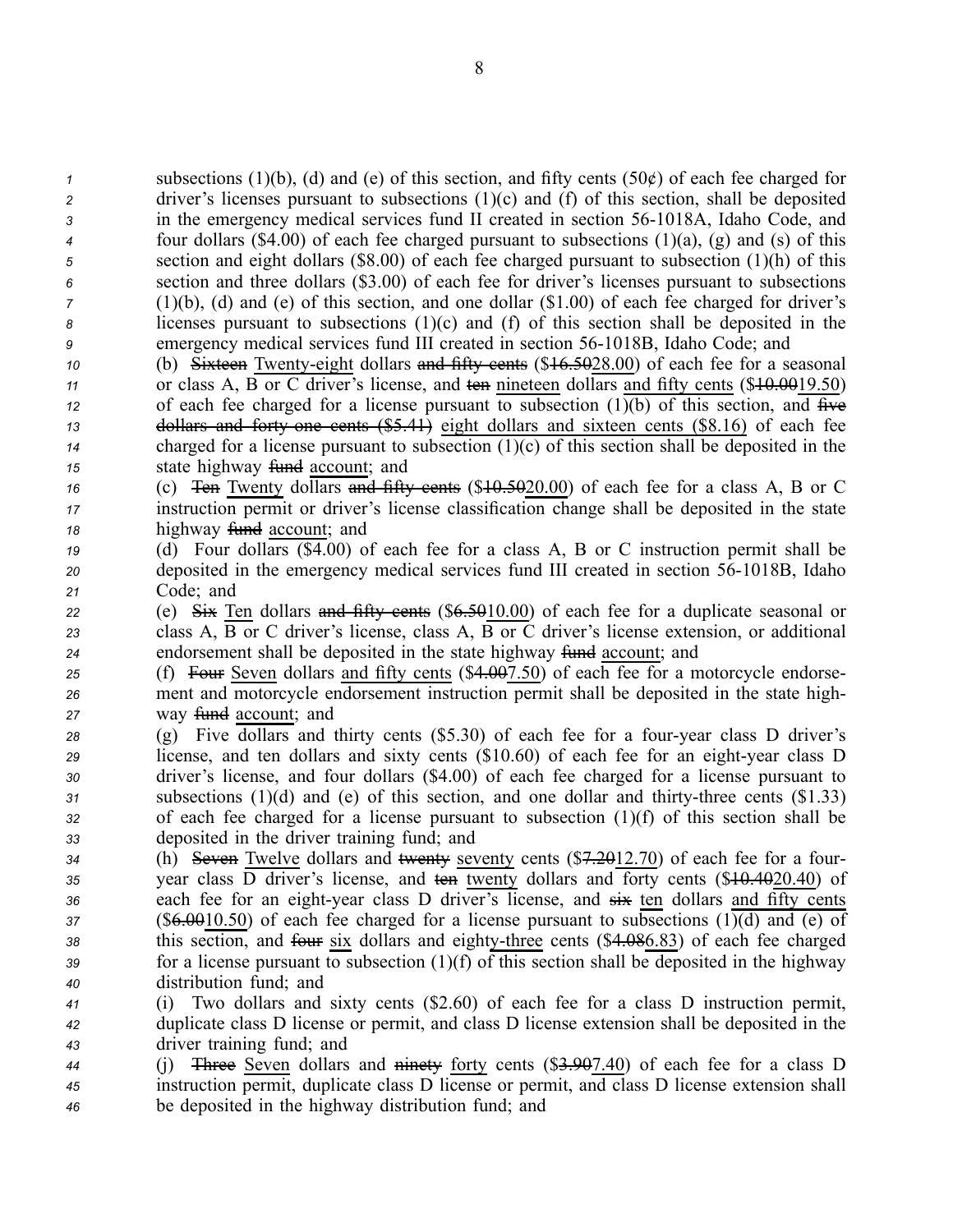*<sup>1</sup>* (k) Five Ten dollars (\$5.0010.00) of each fee for <sup>a</sup> class A, B or C skills test shall be *2* deposited in the state highway fund account; and

 (l) One dollar (\$1.00) of each fee for <sup>a</sup> class A, B, C or fouryear D driver's license, and two dollars (\$2.00) of each fee for an eight-year class D driver's license, and one dollar (\$1.00) of each fee charged for <sup>a</sup> license pursuan<sup>t</sup> to subsections (1)(b), (d) and (e) of this section, and thirty-four cents  $(34¢)$  of each fee charged for a license pursuant to subsections (1)(c) and (f) of this section shall be deposited in the motorcycle safety program fund established in section 334904, Idaho Code; and

*<sup>9</sup>* (m) Three Six dollars and fifty cents (\$36.50) of each fee for <sup>a</sup> class D skills test shall be *10* deposited into the state highway fund account.

 (9) The contractor administering <sup>a</sup> class A, B or C skills test shall be entitled to not more than fifty sixty dollars (\$560.00) of the skills test fee. A contractor administering <sup>a</sup> class A, B or C skills test may collect an additional fee for the use of the contractor's vehicle for the skills *14* test.

15 (10) Thirty five Sixty dollars (\$3560.00) of each restricted driving permit and each re-16 stricted school attendance driving permit shall be deposited in the state highway fund account.

*<sup>17</sup>* (11) The department may issue seasonal class B or C driver's licenses to drivers who are 18 employees of agri-chemical businesses, custom harvesters, farm retail outlets and suppliers, and *<sup>19</sup>* livestock feeders that:

*<sup>20</sup>* (a) Will only be valid for driving commercial vehicles that normally require class B or C *<sup>21</sup>* commercial driver's licenses;

*<sup>22</sup>* (b) Will be valid for seasonal periods that begin on the date of issuance and that are not *<sup>23</sup>* to exceed one hundred eighty (180) days in <sup>a</sup> twelve (12) month period;

*<sup>24</sup>* (c) May only be obtained twice in <sup>a</sup> driver's lifetime;

*<sup>25</sup>* (d) Are valid only within <sup>a</sup> one hundred fifty (150) mile radius of the place of business *<sup>26</sup>* or farm being serviced; and

- *<sup>27</sup>* (e) Will be valid only in conjunction with valid Idaho class D driver's licenses.
- *<sup>28</sup>* (12) The department may issue seasonal class B or C driver's licenses to drivers who:
- *<sup>29</sup>* (a) Have not violated the single license provisions of applicable federal regulations;
- *<sup>30</sup>* (b) Have not had any license suspensions, revocations or cancellations;
- *<sup>31</sup>* (c) Have not had any convictions in any vehicle for any offense listed in section *<sup>32</sup>* 49335(1) or (2), Idaho Code, or any one (1) serious traffic offense;

*<sup>33</sup>* (d) Have at least one (1) year of driving experience with <sup>a</sup> class D or equivalent license *<sup>34</sup>* in any type motor vehicle; and

*<sup>35</sup>* (e) Are at least sixteen (16) years old.

 49328. REINSTATEMENT OF REVOKED, DISQUALIFIED OR SUSPENDED 39 DRIVER'S LICENSE -- FEE -- WHEN REINSTATEMENT PROHIBITED. (1) When the period of revocation, disqualification or suspension of <sup>a</sup> driver's license has expired, or the reason for the revocation, disqualification or suspension no longer exists, the department shall reinstate the driver's license or driving privileges on application of the driver.

*<sup>36</sup>* SECTION 4. That Section 49328, Idaho Code, be, and the same is hereby amended to read *<sup>37</sup>* as follows: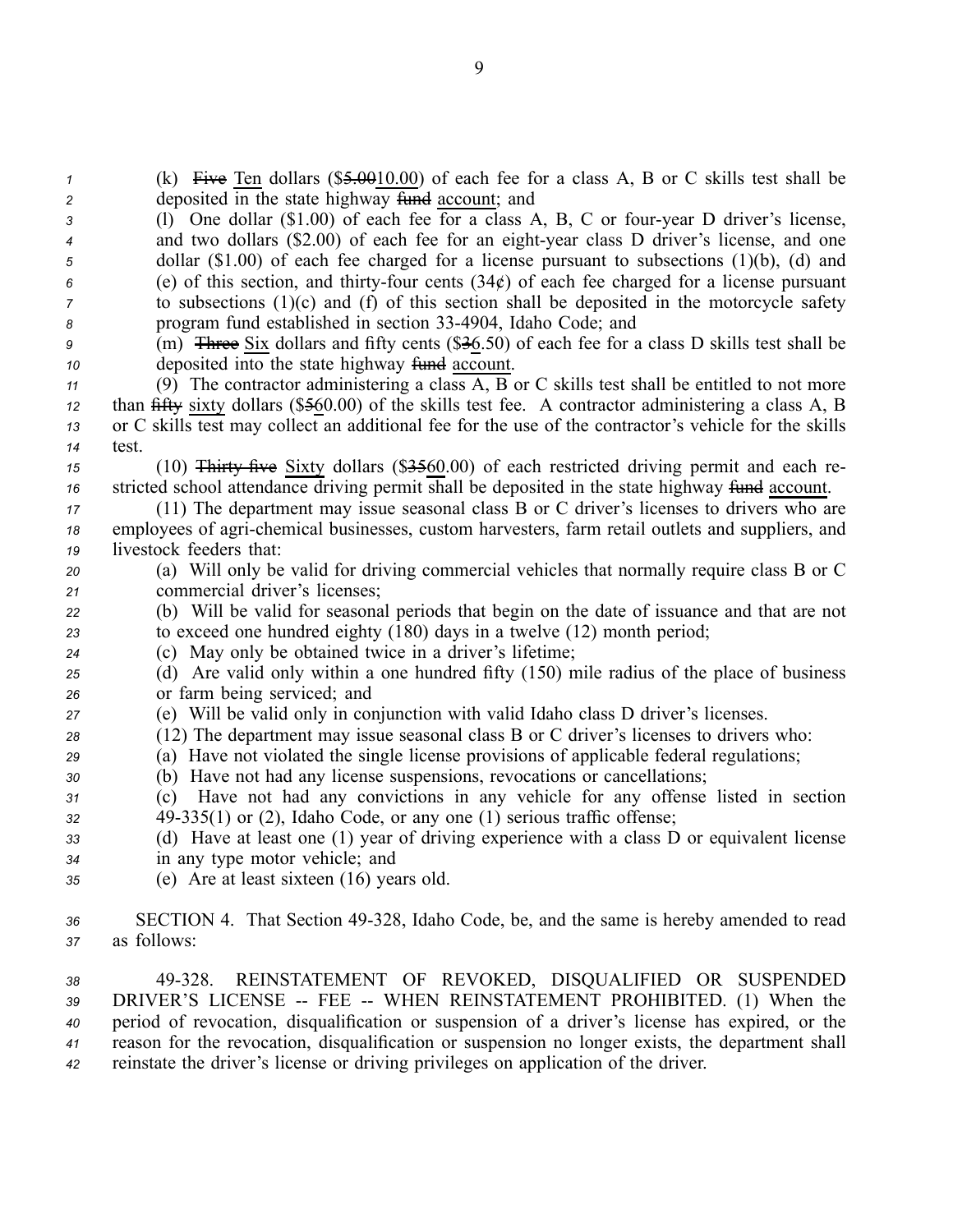*<sup>1</sup>* (2) The application shall be in the form prescribed by the department and accompanied <sup>2</sup> by a reinstatement fee of fifteen twenty-five dollars (\$425.00) which shall be deposited in the *<sup>3</sup>* state highway account.

- *<sup>4</sup>* (3) A driver's license which has been suspended under section 491505, Idaho Code, for *<sup>5</sup>* failure to pay an infraction penalty shall not be reinstated until the licensee provides proof that
- *<sup>6</sup>* the infraction penalty has been paid to the court. *<sup>7</sup>* (4) In addition to any other fees required in this section to be collected, the department *<sup>8</sup>* shall collect fifty sixty dollars (\$560.00) for reinstating <sup>a</sup> driver's license after conviction for *<sup>9</sup>* driving under the influence, without privileges, and after conviction or other violation of any *<sup>10</sup>* other traffic related misdemeanor or infraction, of which fees forty dollars (\$40.00) shall be *<sup>11</sup>* paid over to the county treasurer of the county in which the conviction occurred for suppor<sup>t</sup> of *<sup>12</sup>* that county's justice fund, or the current expense fund if no county justice fund has been estab-*<sup>13</sup>* lished, and the ten twenty dollars (\$120.00) shall be deposited in the state highway account.
- *<sup>14</sup>* (5) In addition to any other fees required in this section to be collected, the department *<sup>15</sup>* shall collect one two hundred fifteen dollars (\$115200) for reinstating <sup>a</sup> driver's license after <sup>a</sup> <sup>16</sup> suspension imposed under the provisions of section 18-8002 or section 18-8002A, Idaho Code, *<sup>17</sup>* or after <sup>a</sup> revocation, disqualification or suspension arising out of any alcohol or drug related *<sup>18</sup>* offense, other than <sup>a</sup> suspension imposed upon <sup>a</sup> person under eighteen (18) years of age pur-<sup>19</sup> suant to section 18-1502(d), Idaho Code. Funds collected pursuant to this subsection shall be *<sup>20</sup>* deposited in the state highway account. The department shall reevaluate the amount of the re-*<sup>21</sup>* instatement fee herein imposed not later than February, 2000, to determine the sufficiency of *<sup>22</sup>* the fee to meet the costs associated with the implementation of section 188002A, Idaho Code.
- *<sup>23</sup>* (6) When there is more than one (1) reason why <sup>a</sup> driver's license was revoked or sus-*<sup>24</sup>* pended or why <sup>a</sup> driver was disqualified, the department shall not collect multiple fees for *<sup>25</sup>* reinstatement, but shall only collect one (1) reinstatement fee, which shall be the greater re-*<sup>26</sup>* instatement fee, provided however, the department shall collect <sup>a</sup> reinstatement fee for each *<sup>27</sup>* revocation, disqualification or suspension under chapter 80, title 18, Idaho Code.
- *<sup>28</sup>* SECTION 5. That Section 49523, Idaho Code, be, and the same is hereby amended to read *<sup>29</sup>* as follows:
- *30* 49523. PROCEDURE WHEN DEPARTMENT UNSATISFIED AS TO OWNERSHIP 31 OR SECURITY INTERESTS -- TEMPORARY REGISTRATION PROCEDURE. (1) If the de-*<sup>32</sup>* partment is not satisfied as to the ownership of the vehicle or that there are no undisclosed *<sup>33</sup>* security interests in it, the department may register the vehicle, but shall either:
- *<sup>34</sup>* (a) Withhold issuance of <sup>a</sup> certificate of ownership until the applicant presents documents *<sup>35</sup>* reasonably sufficient to satisfy the department as to the applicant's ownership of the vehi-*<sup>36</sup>* cle and that there are no undisclosed security interests in it; or
- *<sup>37</sup>* (b) As <sup>a</sup> condition of issuing <sup>a</sup> certificate of ownership, require the applicant to file with *<sup>38</sup>* the department all documents held as to the applicant's ownership of the vehicle, together *<sup>39</sup>* with <sup>a</sup> bond in the form prescribed by the department and executed by the applicant, or *<sup>40</sup>* <sup>a</sup> deposit of cash in <sup>a</sup> like amount. The bond shall be in an amount equal to one and *<sup>41</sup>* onehalf (1 1/2) times the value of the vehicle, as determined by the department, and con-*<sup>42</sup>* ditioned to indemnify any prior owner and secured party and any subsequent purchaser of *<sup>43</sup>* the vehicle or person acquiring any security interest in it, and their respective successors *<sup>44</sup>* in interest, against any expense, loss or damage, including reasonable attorney's fees, by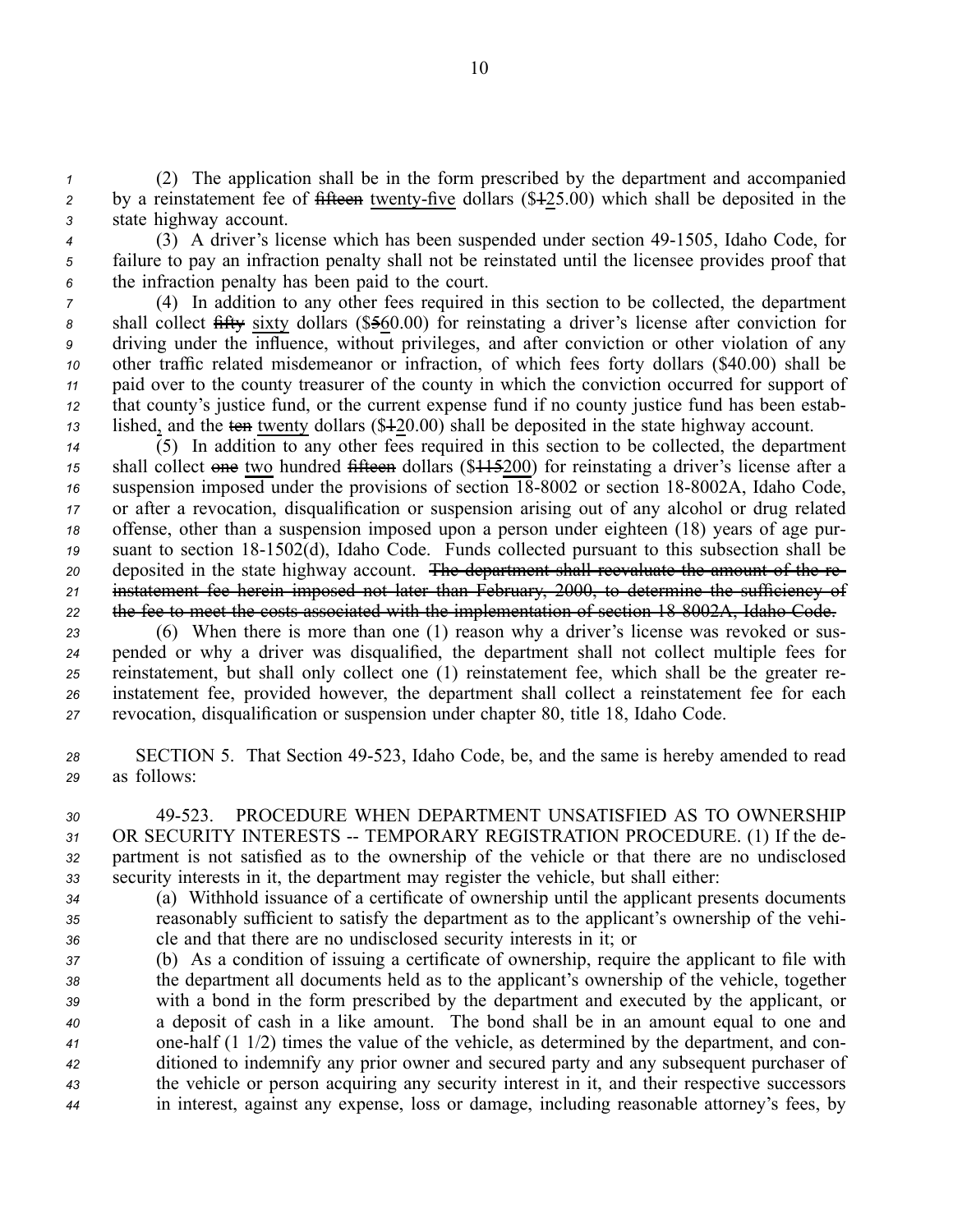reason of the issuance of the certificate of ownership of the vehicle, or on account of any defect in or disclosed security interest upon the right, title and interest of the applicant in and to the vehicle. Any such interested person has <sup>a</sup> right of action to recover on the bond for any breach of its conditions, but the aggregate liability of the surety to all persons shall not exceed the amount of the bond. The bond, or any cash deposit, shall be returned at the end of three (3) years, or prior to that time if the vehicle is no longer registered in this state and the current valid certificate of ownership is surrendered to the department, unless the department has been notified of the pendency of an action to re-cover on the bond.

 (c) As to <sup>a</sup> vehicle ten (10) years old or more since manufacture, an applicant who is <sup>a</sup> resident of the state of Idaho may file with the department, before its authorized represen- tative, <sup>a</sup> verified statement of facts setting out in detail the manner in which the applicant came into possession of the vehicle, the establishment of ownership, and <sup>a</sup> summary of the applicant's attempts to contact any prior owners of the vehicle. Upon receipt by the department of the verified statement and all documentation relating to the applicant's possession of the vehicle, and completion of an inspection of the vehicle identification number by an authorized representative of the department, the applicant shall execute <sup>a</sup> document in the form provided by the department releasing it of any and all damages that may be suffered by the applicant, along with warranties that the applicant will pay any and all damages suffered by any person or entity as to the issuance of <sup>a</sup> title for that vehicle by the department. The department shall then issue <sup>a</sup> certificate of title to the ap- plicant in form set out by this section. The certificate of title shall include the statement, "ISSUED ON STATEMENT OF APPLICANT", in permanen<sup>t</sup> letters upon its face. The title issued pursuan<sup>t</sup> to this subsection shall be presumed to indicate legal ownership of the vehicle at the end of the three (3) year period from the date of issue of that title, pro- vided the vehicle is still registered in the state of Idaho, and there are no actions or claims pending against the applicant which places legal ownership in question. The department and the state of Idaho shall be immune as to any damages suffered by any person or en-tity as <sup>a</sup> result of the issuance of <sup>a</sup> certificate of title as provided by this subsection.

 (2) Every dealer desiring the privilege of issuing temporary registration permits for the operation of vehicles shall make application to the department. If the privilege is granted, the dealer will receive <sup>a</sup> series of permits, consecutively numbered by the department, secured by 33 the dealer at a fee of five nine dollars (\$59.00) for each permit. A permit subsequently issued by <sup>a</sup> dealer to <sup>a</sup> purchaser shall be valid for <sup>a</sup> period not to exceed thirty (30) days.

 The dealer shall issue temporary registration permits in numerical sequence, one (1) only for each vehicle sold to <sup>a</sup> bona fide purchaser. Each permit, and the attached stub, shall be completed in duplicate, in ink or by typewriter at the time of issuance. The expiration date 38 on the original permit shall be filled in by rubber stamp or broad-tipped marking pen, and the 39 print shall be at least three-fourths (3/4) inch high and one-eighth (1/8) inch wide. The original permit shall be displayed in the rear window of the vehicle for which it is issued, excep<sup>t</sup> when issued for <sup>a</sup> convertible, station wagon, motorcycle, or other vehicle for which this would not be practical. In these exceptional cases, the permit should be conspicuously displayed in <sup>a</sup> place where the number of the permit and the expiration date may be easily read and where protected from exposure to weather conditions which would render it illegible.

*<sup>45</sup>* (3) The dealer shall keep <sup>a</sup> written record of every temporary registration permit issued. *<sup>46</sup>* This record shall include the name and address of the person or firm to whom the permit is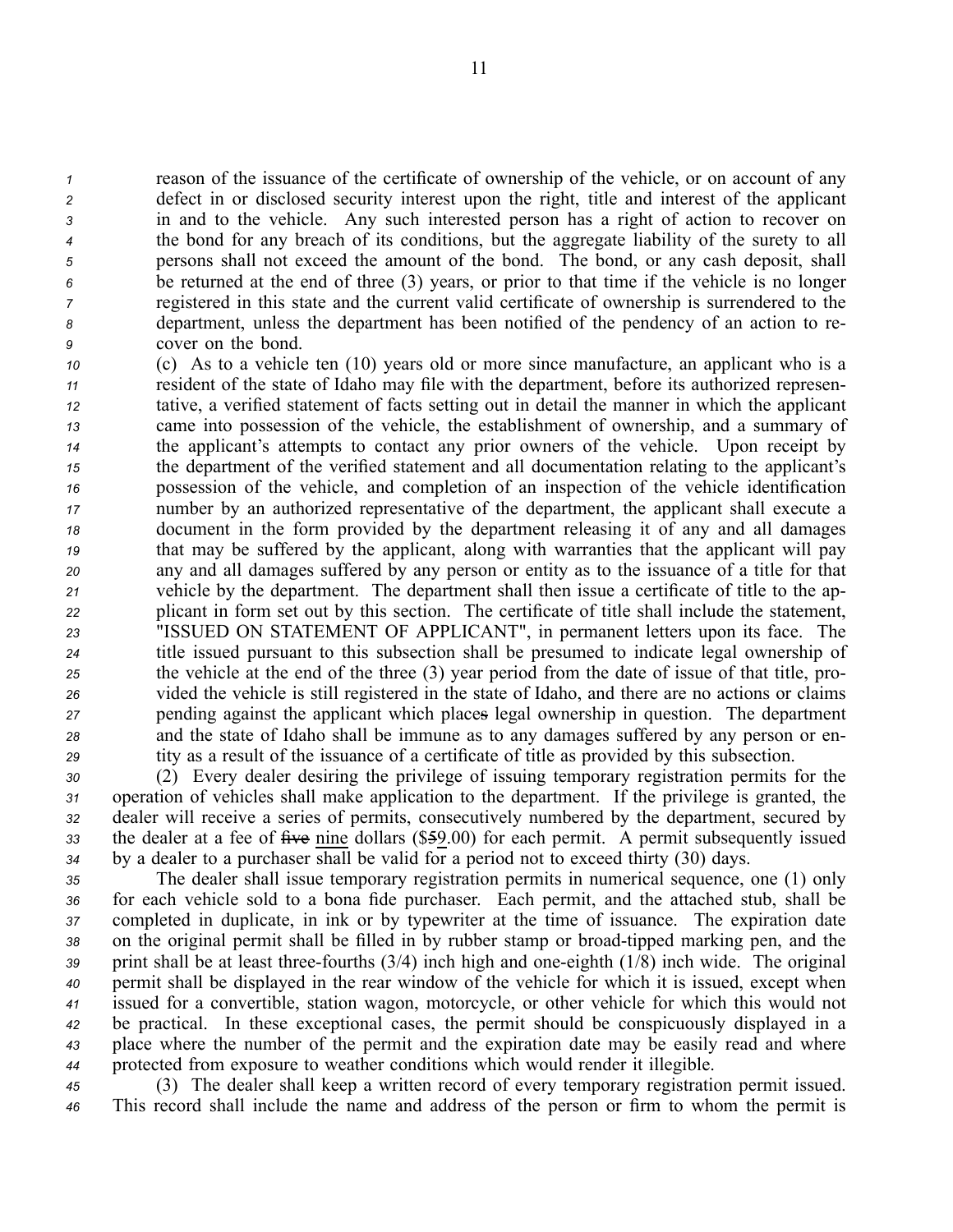*<sup>1</sup>* issued, <sup>a</sup> description of the vehicle for which it is issued, including year, make, model, identi-*<sup>2</sup>* fication number, and the date of issue. This record shall list all permits in numerical sequence *<sup>3</sup>* and shall be open to inspection by any peace officer or designated employee of the department.

*<sup>4</sup>* (4) The fees collected from dealers by the department under the provisions of this section *<sup>5</sup>* shall be transmitted by the department to the state treasurer for deposit in the highway distribu-*<sup>6</sup>* tion account.

 (5) Upon application for title and for registration of <sup>a</sup> vehicle for which temporary reg- istration has been issued under this section, the county assessor shall collect and fees shall be deemed due from the date of issuance of the temporary registration permit rather than from date of application for title or registration.

 (6) The department or <sup>a</sup> county assessor may issue temporary vehicle registration per- mits in an emergency situation. The fee for a temporary registration shall be  $\hat{H}$  we nine dollars (\$59.00), and shall be valid for <sup>a</sup> period of thirty (30) days. The temporary fees collected by the department shall be transmitted to the state treasurer for deposit in the highway distribu- tion account. Temporary fees collected by an assessor shall be distributed as follows: three five dollars (\$<del>3</del>5.00) shall be deposited in the county current expense fund and two four dollars (\$24.00) shall be transmitted to the department for deposit through the state treasurer in the highway distribution account.

*<sup>19</sup>* SECTION 6. That Section 491224, Idaho Code, be, and the same is hereby amended to *<sup>20</sup>* read as follows:

 491224. SELFINSURERS. (1) Any person in whose name more than twentyfive (25) motor vehicles are registered and titled in Idaho, or engaged in the operation of <sup>a</sup> railroad, street railway system or public utility subject to the regulation of the public utilities commission irrespective of the number of vehicles registered, may qualify as a self-insurer by obtaining a 25 certificate of self-insurance issued by the department.

<sup>26</sup> (2) The department may, in its discretion, issue a certificate of self-insurance and certifi- cate of liability insurance in <sup>a</sup> form as the department prescribes when the department is satis- fied that the person is possessed and will continue to be possessed of ability to pay judgments obtained against that person upon application, and providing <sup>a</sup> statement by <sup>a</sup> certified public accountant attesting the applicant's net worth is five hundred thousand dollars (\$500,000), <sup>a</sup> list of vehicles and an application fee of forty seventy dollars (\$470.00) which shall be deposited in the state highway account.

*<sup>33</sup>* (3) The selfinsurer will be required to submit an annual financial statement showing net *<sup>34</sup>* worth of five hundred thousand dollars (\$500,000), <sup>a</sup> list of vehicles and <sup>a</sup> forty seventy dollar *<sup>35</sup>* (\$470.00) issue fee to be deposited in the state highway account.

 (4) Upon not less than five (5) days' notice and <sup>a</sup> hearing pursuan<sup>t</sup> to the notice, the department may upon reasonable grounds cancel a certificate of self-insurance. Failure to pay any judgment within thirty (30) days after <sup>a</sup> judgment shall have become final shall constitute <sup>a</sup> reasonable ground for the cancellation of a certificate of self-insurance.

*<sup>40</sup>* SECTION 7. That Section 491607, Idaho Code, be, and the same is hereby amended to *<sup>41</sup>* read as follows: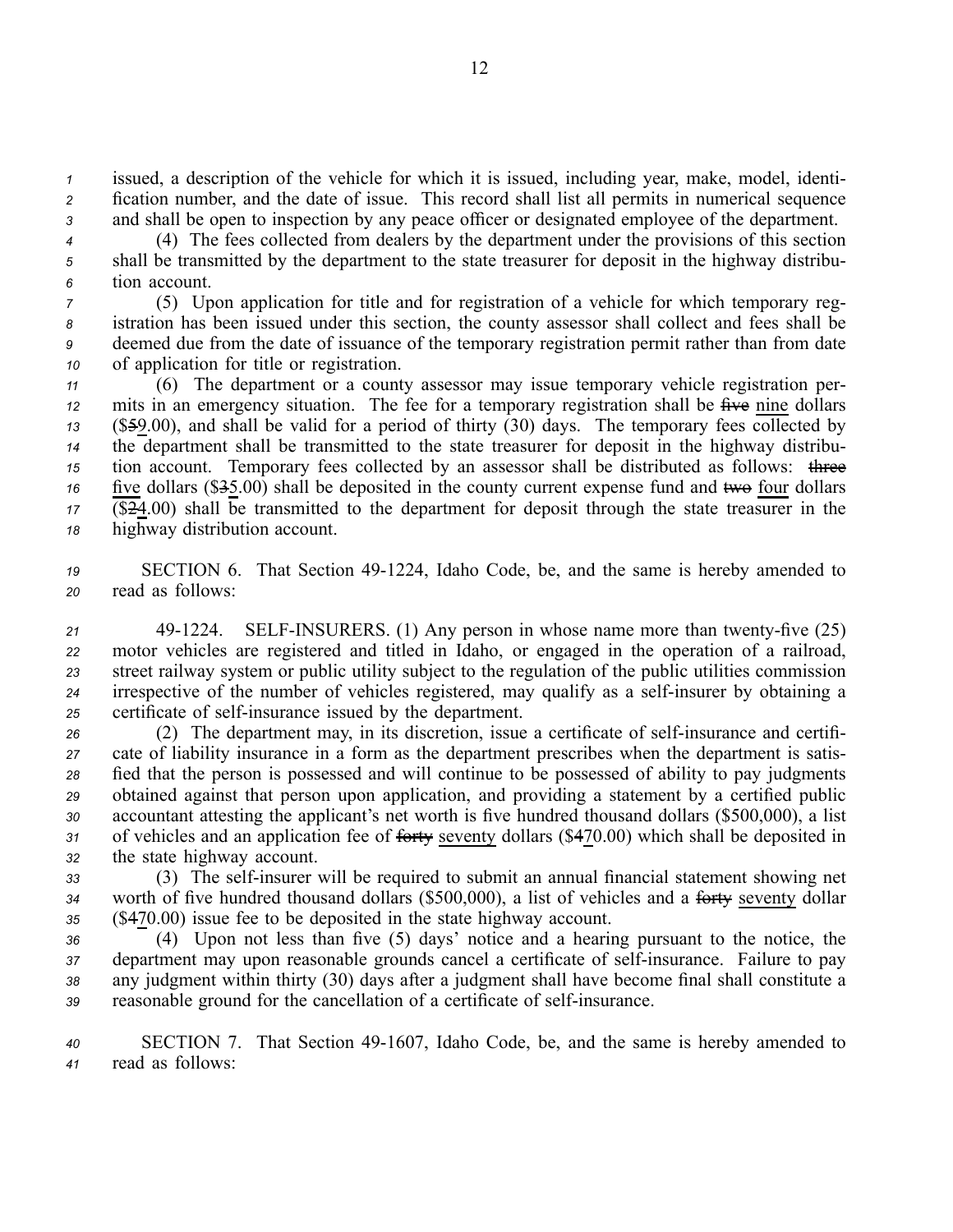491607. FEES FUNDS EXPENSES EXPIRATION OF LICENSES. (1) The department shall collect with each application for licensure, the following fees: (a) Dealer's, wholesale dealer's and vehicle manufacturer's license, initial application, <sup>4</sup> one two hundred twenty five dollars (\$12.5200), ten dollars (\$10.00) of which shall be deposited in the county current expense fund. Renewal application, one hundred seventy- five dollars (\$10075).  $\overline{b}$  (b) Vehicle salesman's license, twenty five thirty-six dollars (\$2536.00), ten dollars (\$10.00) of which shall be deposited in the county current expense fund. (c) Distributor-factory branch-distributor branch license, one hundred seventy-five dollars (\$10075). (d) Representative's license, <del>twenty five</del> forty-four dollars (\$2544.00). (e) To reissue <sup>a</sup> license, salesman and dealer identification cards or other licensing doc- uments at a dealer's request, not resulting from an error by the department, a fee of ten eighteen dollars (\$108.00) per document. (f) Supplemental lot license or relocated principal place of business, and temporary <sup>16</sup> supplemental lot, <del>twenty five</del> forty-four dollars (\$2544.00) for license issued to a single dealer. A fee of  $\frac{f_1 f_2}{f_3}$  eighty-eight dollars (\$5088.00) for a license issued to a group of dealers for <sup>a</sup> temporary supplemental lot. (2) All fees shall be paid over to the state treasurer for credit to the state highway ac- count out of which shall be paid the expenses of the department and the expenses incurred in enforcing the provisions of this chapter. (3) Dealer licenses, if not suspended or revoked, may be renewed from year to year upon the paymen<sup>t</sup> of the fees specified in this section to accompany applications, and renewals shall be made in accordance with the provisions of section 491634, Idaho Code. (a) There shall be twelve (12) licensing periods, starting with January and ending in De- cember. A dealer's license shall be in effect from the month of initial licensing through the last day of the next year's calendar month that precedes the month of the initial li-*<sup>28</sup>* censing. (b) Any renewal license application received or postmarked after thirty (30) days from the end of the previous year's license period shall be processed as an initial application and initial fees shall be paid. (4) Salesman licenses, if not suspended or revoked, shall be valid for three (3) years from the date of issue provided that: (a) Employment remains with the sponsoring dealership; and (b) The sponsoring dealership has <sup>a</sup> valid license issued by the department. 36 Renewals shall be issued in accordance with the provisions of section 49-1635, Idaho Code. SECTION 8. That Section 492444, Idaho Code, be, and the same is hereby amended to read as follows: 39 49-2444. IDENTIFICATION CARD ISSUED -- FOUR-YEAR OR EIGHT-YEAR. (1) The department shall issue <sup>a</sup> distinguishing identification card which shall set forth the informa- tion contained in the application, in <sup>a</sup> form as prescribed by the department. All identification cards issued on or after January 1, 1993, shall not contain the applicant's social security num- ber. An applicant's social security number shall be exemp<sup>t</sup> from disclosure excep<sup>t</sup> for inquiries from agencies or institutions authorized to obtain such information by federal law or regula

13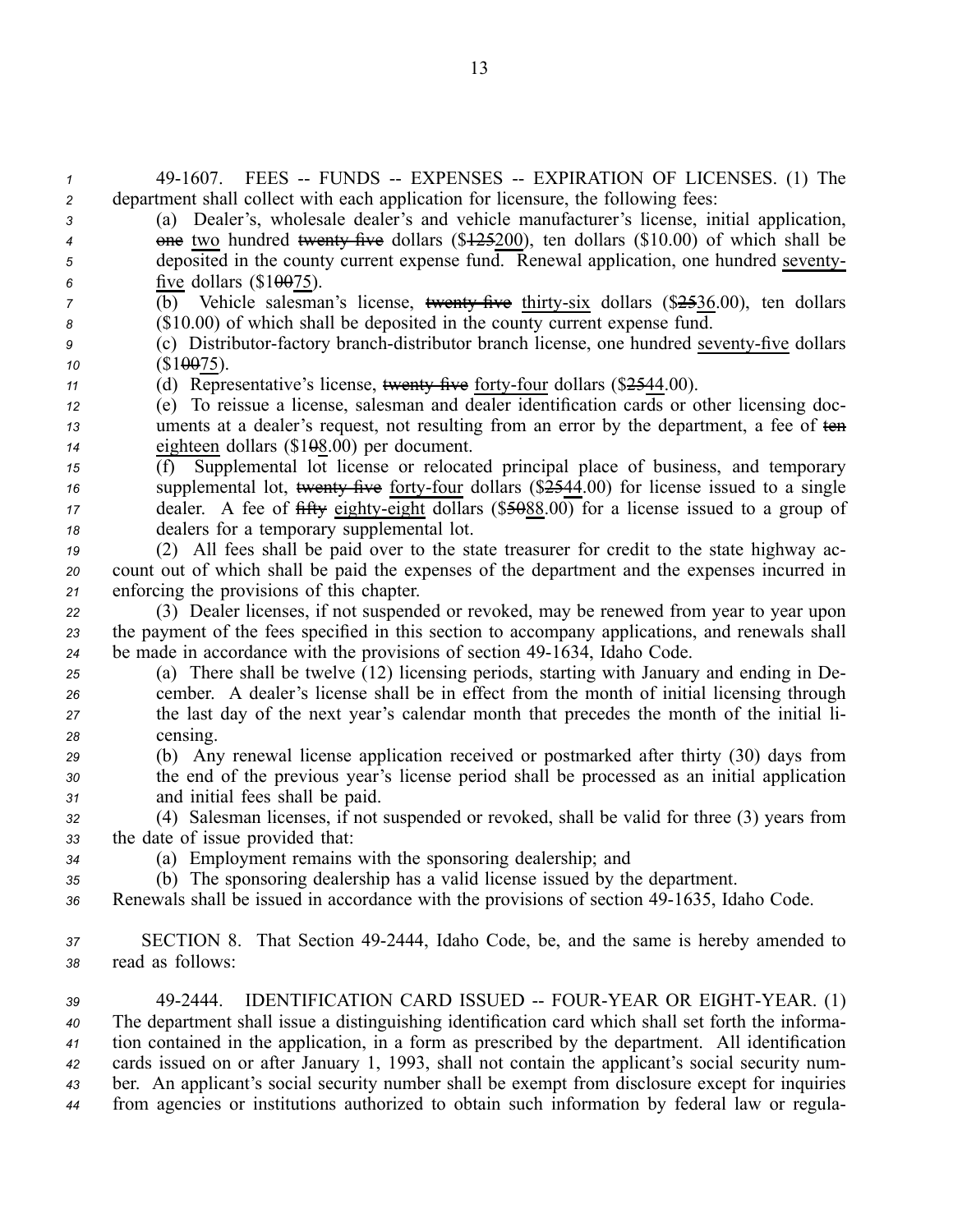tion, from peace officers or from jury commissioners. Each card shall have printed on it the applicant's full name, date of birth, Idaho residence address, sex, weight, height, eye color, hair color, and shall be issued <sup>a</sup> distinguishing number assigned to the applicant. Each card shall also have printed on it the name of this state, the date of issuance, and the date of expiration. An identification card shall not be valid until it has been signed on the signature line by the applicant. Each card shall bear upon it <sup>a</sup> color photograph of the applicant which shall be taken by the examiner at the time of application. The photograph shall be taken without headgear or other clothing or device that disguises or otherwise conceals the face or head of the applicant. A waiver may be granted by the department allowing the applicant to wear headgear or other head covering for medical, religious or safety purposes so long as the face is not disguised or otherwise concealed. At the reques<sup>t</sup> of the applicant, an identification card may contain <sup>a</sup> state-ment or indication of the medical condition of the applicant.

 No person shall receive an identification card unless and until he surrenders to the depart- ment all identification cards in his possession issued to him by Idaho or any other jurisdiction, or any driver's license issued by any other jurisdiction within the United States, or until he executes an affidavit that he does not possess an identification card or any driver's license.

 Identification cards issued to persons under eighteen (18) years of age shall include <sup>a</sup> notation "under 18 until (month, day, year)," and identification cards issued to persons eigh- teen (18) years of age to twenty-one (21) years of age shall include a notation "under 21 until (month, day, year)." The nonrefundable fee for a four-year identification card issued to persons twenty-one (21) years of age or older shall be seven ten dollars and fifty cents (\$7.5010.00) of which five dollars (\$5.00) shall be retained by the county and credited to the current expense fund, and two five dollars and fifty cents (\$2.505.00) shall be deposited in the state treasury to the credit of the highway distribution account. The nonrefundable fee for identification cards issued to persons under twenty-one  $(21)$  years of age shall be  $\frac{1}{2}$  ten dollars and fifty cents (\$6.5010.00), of which five dollars (\$5.00) shall be retained by the county and credited to the current expense fund, and one five dollars and fifty cents (\$1.505.00) shall be deposited in the state treasury to the credit of the highway distribution account. The nonrefundable fee for an eight-year identification card shall be fifteen twenty dollars (\$1520.00) of which ten dol- lars (\$10.00) shall be retained by the county and credited to the current expense fund, and five ten dollars (\$510.00) shall be deposited in the state treasury to the credit of the highway distribution account. At the option of the applicant, the identification card issued to <sup>a</sup> person 33 twenty-one (21) years of age or older shall expire either on the cardholder's birthday in the fourth year or the eighth year following issuance of the card, excep<sup>t</sup> as otherwise provided in subsection (3) of this section. Every identification card issued to <sup>a</sup> person under eighteen (18) years of age shall expire five (5) days after the person's eighteenth birthday, excep<sup>t</sup> as otherwise provided in subsection (3) of this section. Every identification card issued to <sup>a</sup> person eighteen 38 (18) years of age but under twenty-one (21) years of age shall expire five (5) days after the 39 person's twenty-first birthday, except as otherwise provided in subsection (3) of this section.

 Individuals required to register in compliance with section 3 of the federal military se- lective service act, 50 U.S.C. App. 451 et seq., as amended, shall be provided an opportunity to fulfill such registration requirements in conjunction with an application for an identification card. Any registration information so supplied shall be transmitted by the department to the selective service system.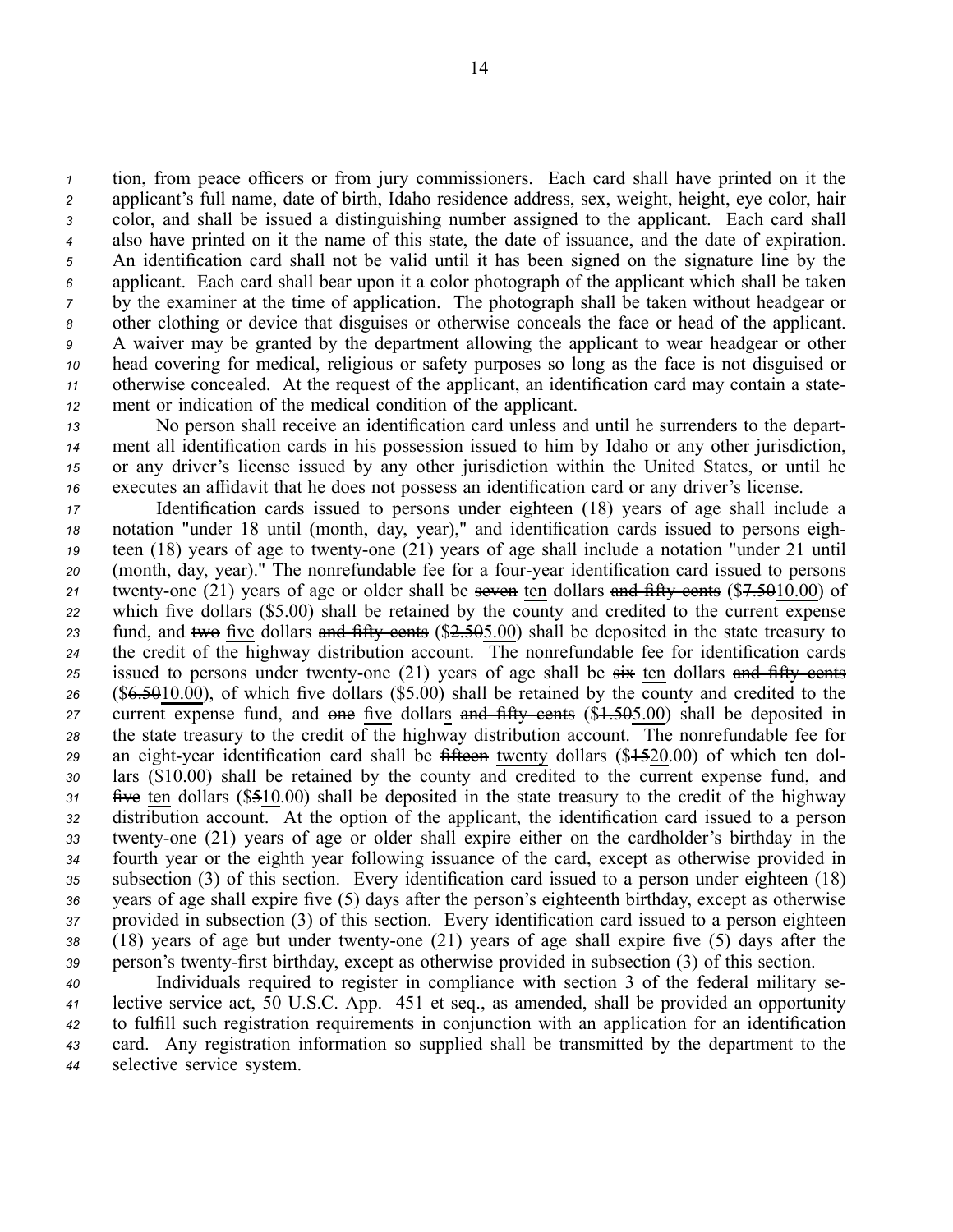*1* (2) Every identification card, except those issued to persons under twenty-one (21) years *<sup>2</sup>* of age, shall be renewable on or before its expiration, but not more than twelve (12) months *<sup>3</sup>* before, and upon application and paymen<sup>t</sup> of the required fee.

 (3) Every identification card issued to <sup>a</sup> person who is not <sup>a</sup> citizen or permanen<sup>t</sup> le- gal resident of the United States shall have an expiration date that is the same date as the end of lawful stay in the United States as indicated on documents issued and verified by the department of homeland security, provided however, that the expiration date shall not extend beyond the expiration date for the same category of identification card issued to citizens. Per- sons whose department of homeland security documents do not state an expiration date shall be issued an identification card with an expiration date of one (1) year from the date of issuance.

 (4) When an identification card has been expired for less than twelve (12) months, the renewal of the identification card shall start from the original date of expiration regardless of the year in which the application for renewal is made. If the identification card is expired for more than twelve (12) months, the application shall expire, at the option of the applicant, on the applicant's birthday in the fourth year or the eighth year following reissuance of the identification card, excep<sup>t</sup> as otherwise provided in subsection (3) of this section.

 (5) A person possessing an identification card who desires to donate any or all organs or tissue in the event of death, and who has completed <sup>a</sup> document of gift pursuan<sup>t</sup> to the provisions for donation of anatomical gifts as set forth in chapter 34, title 39, Idaho Code, may, at the option of the donor, indicate this desire on the identification card by the imprinting of the word "donor" on the identification card. The provisions of this subsection shall apply to persons possessing an identification card who are sixteen (16) years of age or older but less than eighteen (18) years of age if the requirements provided in chapter 34, title 39, Idaho Code, have been complied with.

 (6) A person possessing an identification card or an applicant for an identification card who is <sup>a</sup> person with <sup>a</sup> permanen<sup>t</sup> disability may reques<sup>t</sup> that the notation "permanently dis- abled" be imprinted on the identification card, provided the person presents written certification from <sup>a</sup> licensed physician verifying that the person's stated impairment qualifies as <sup>a</sup> permanen<sup>t</sup> 29 disability according to the provisions of section 49-117, Idaho Code.

*<sup>30</sup>* (7) In the case of <sup>a</sup> name change, the applicant shall provide legal documentation to *<sup>31</sup>* verify the change in accordance with department rules.

 (8) Whenever any person, after applying for or receiving an identification card, shall move from the address shown on the application or on the identification card issued, that person shall, within thirty (30) days, notify the transportation department in writing of the old and new addresses.

 (9) The department shall cancel any identification card upon determining that the per- son was not entitled to the issuance of the identification card, or that the person failed to give the required and correct information in his application or committed fraud in making the ap- plication. Upon cancellation, the person shall surrender the canceled identification card to the department.

*<sup>41</sup>* (10) If any person shall fail to return to the department the identification card as required, *<sup>42</sup>* the department may direct any peace officer to secure its possession and return the identification *<sup>43</sup>* card to the department.

44 (11) The department may issue a no-fee identification card to an individual whose driver's 45 license has been canceled and voluntarily surrendered as provided in section 49-322(4), Idaho